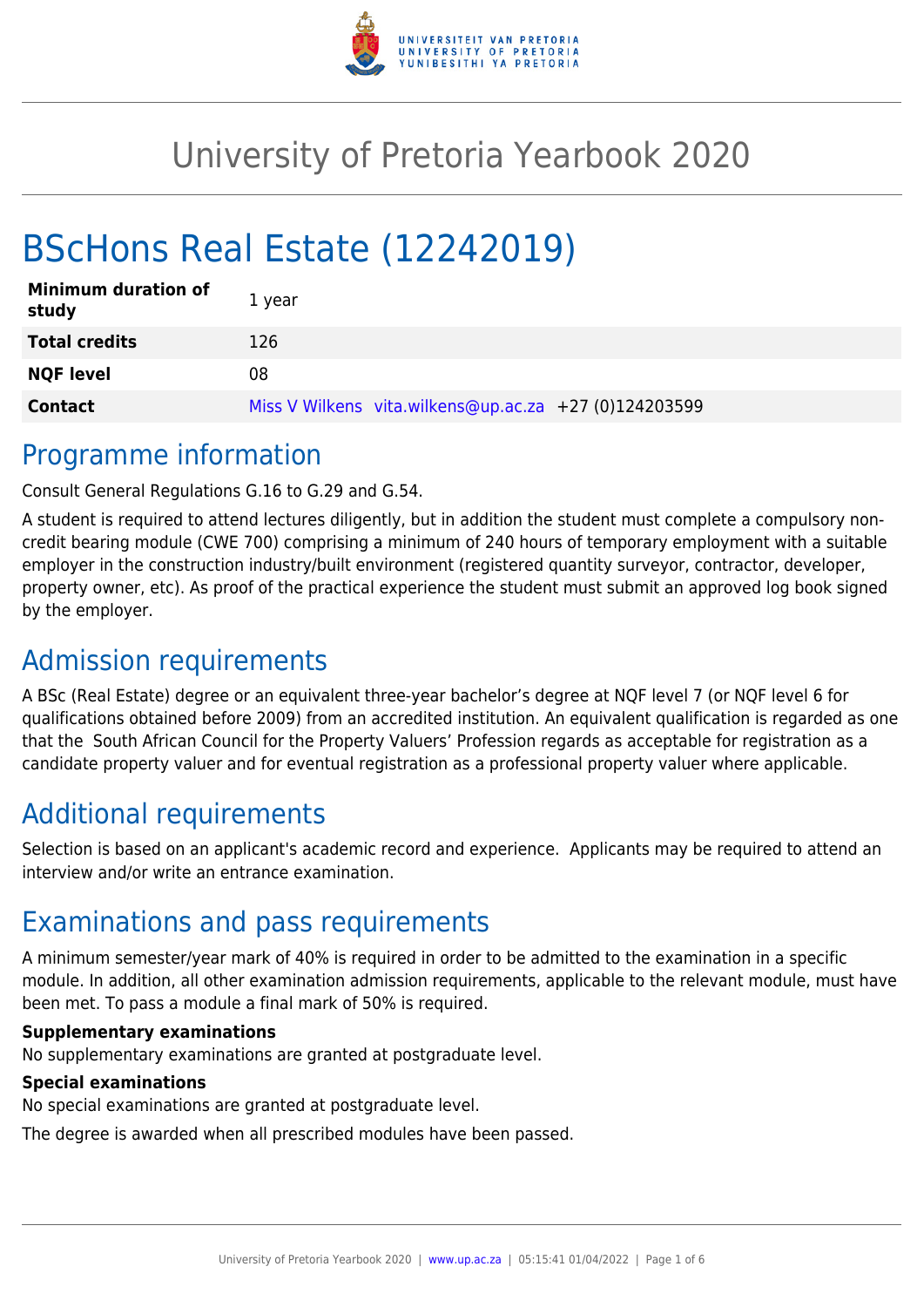

# Pass with distinction

The degree is conferred with distinction if students registered for the degree for the first time, complete the degree within the minimum prescribed time and pass all modules with a weighted average of 75%.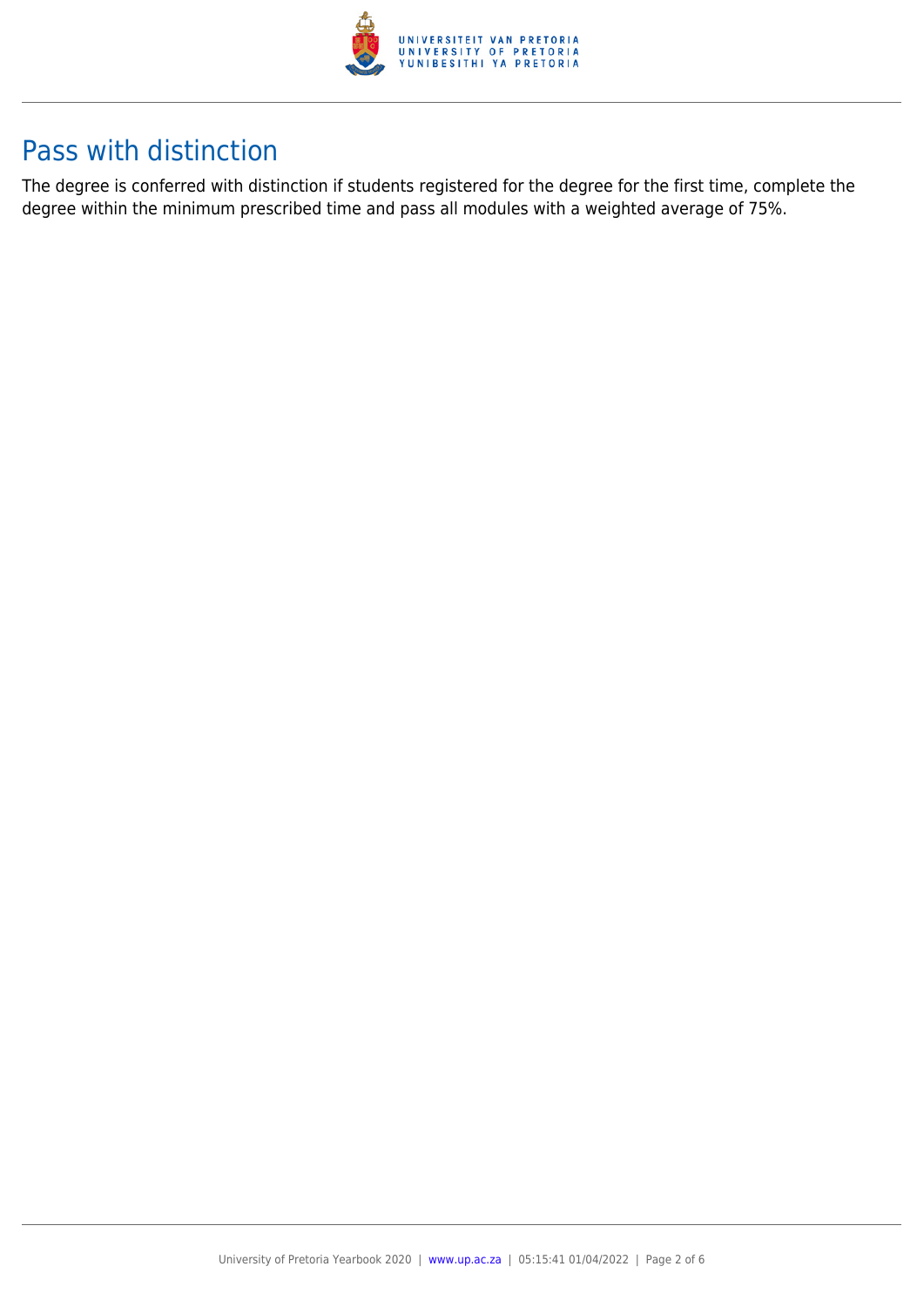

# Curriculum: Final year

**Minimum credits: 126**

# **Core modules**

# **Practical work experience 700 (CWE 700)**

| <b>Module credits</b>         | 0.00                           |
|-------------------------------|--------------------------------|
| <b>Prerequisites</b>          | No prerequisites.              |
| Language of tuition           | Module is presented in English |
| <b>Department</b>             | <b>Construction Economics</b>  |
| <b>Period of presentation</b> | Year                           |

#### **Module content**

This is a compulsory 240-hour work experience module that requires the submission of a signed logbook to record and confirm the hours worked in the construction industry.

### **Property valuation 702 (EDW 702)**

| <b>Module credits</b>         | 20.00                          |
|-------------------------------|--------------------------------|
| <b>Prerequisites</b>          | No prerequisites.              |
| <b>Contact time</b>           | 3 lectures per week            |
| <b>Language of tuition</b>    | Module is presented in English |
| <b>Department</b>             | <b>Construction Economics</b>  |
| <b>Period of presentation</b> | Year                           |

#### **Module content**

Valuation of income-producing properties, valuation of leasehold interests, valuation for insurance purposes, land with development potential, mass valuations and the valuation report. Expropriation: the legislation; the process; compensation; methods of valuation. Influence of re-zoning on value; valuation of farmland; usually non-negotiable properties; large shopping centres; air space; interest in time-share; leasehold interests; retirement villages; mining rights. Valuation of properties classified as "special" in terms of function, design, construction, or location: market/non-market properties; market and marketability analysis, the influence of location on the marketability and cost of ownership of property, different location modules. Compiling and writing a valuation report.

### **Research report 785 (EMW 785)**

| <b>Module credits</b>         | 30.00                          |
|-------------------------------|--------------------------------|
| <b>Prerequisites</b>          | No prerequisites.              |
| <b>Language of tuition</b>    | Module is presented in English |
| <b>Department</b>             | <b>Construction Economics</b>  |
| <b>Period of presentation</b> | Year                           |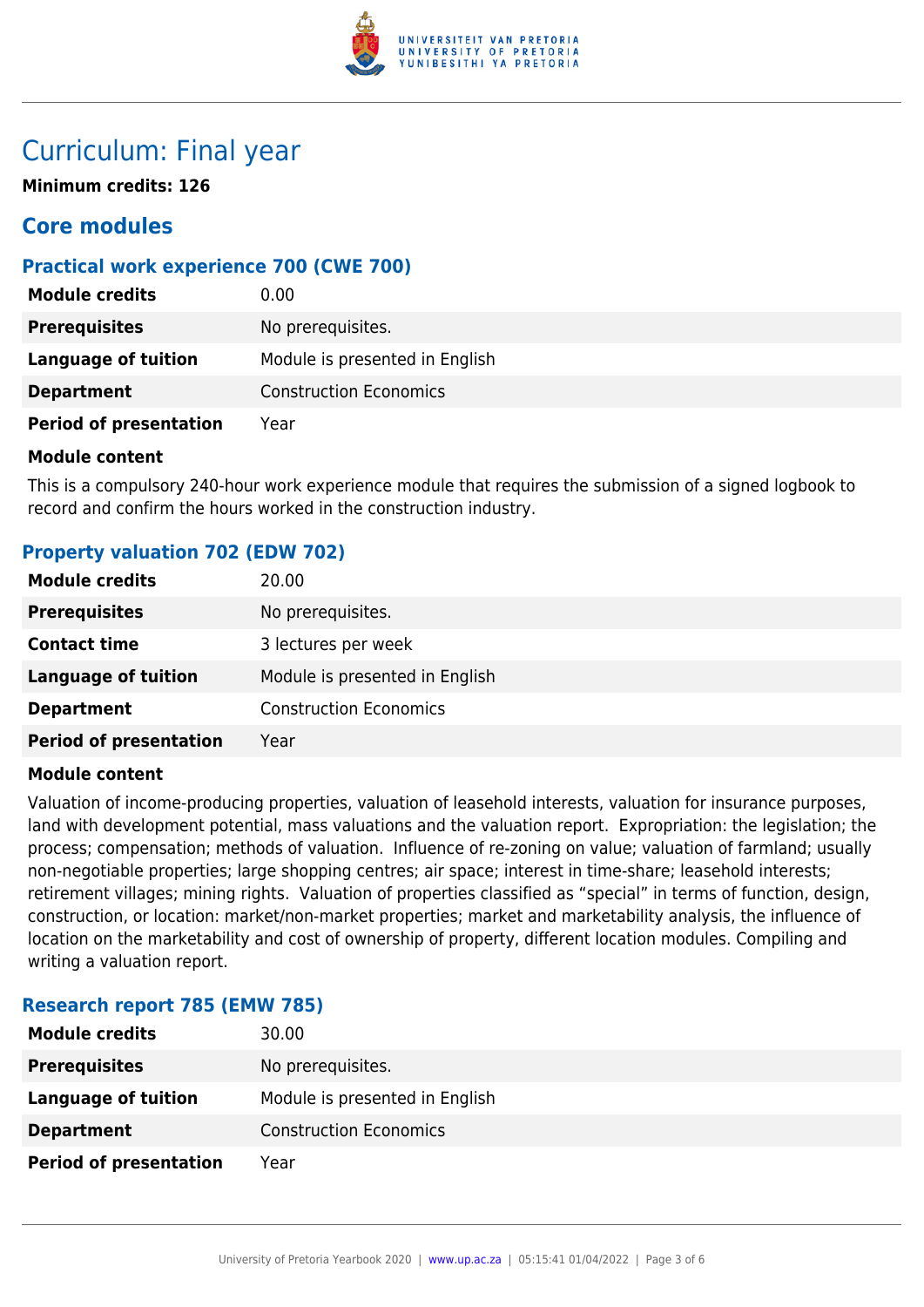

#### **Module content**

A research report on a subject approved by the Head of Department has to be completed during the final year of study.

# **Feasibility studies 720 (EUS 720)**

| <b>Module credits</b>                                                                                           | 8.00                           |
|-----------------------------------------------------------------------------------------------------------------|--------------------------------|
| <b>Contact time</b>                                                                                             | 3 lectures per week            |
| <b>Language of tuition</b>                                                                                      | Module is presented in English |
| <b>Department</b>                                                                                               | <b>Construction Economics</b>  |
| <b>Period of presentation</b>                                                                                   | Semester 2                     |
| <b>Administration of the control of the control of the control of the control of the control of the control</b> |                                |

#### **Module content**

Financial viability studies of different types of property developments; value management and life-cycle costing.

# **Real estate 710 (EWS 710)**

| <b>Module credits</b>         | 16.00                          |
|-------------------------------|--------------------------------|
| <b>Prerequisites</b>          | No prerequisites.              |
| <b>Contact time</b>           | 3 lectures per week            |
| <b>Language of tuition</b>    | Module is presented in English |
| <b>Department</b>             | <b>Construction Economics</b>  |
| <b>Period of presentation</b> | Semester 1                     |

#### **Module content**

Property development with the aim to develop an understanding of the management of building design and construction. In includes general contracting, architectural design, specification of operating systems, upgrade programmes, estimating, preparation of contract, drawings and specifications, preparation of tender packages, tendering concept of marketing, marketing management; marketing management philosophies, marketing of residential properties; marketing of commercial and industrial properties. The purpose of the development manager. Commercial property finance. PPP's and joint ventures.

### **Real estate 711 (EWS 711)**

| <b>Module credits</b>         | 12.00                          |
|-------------------------------|--------------------------------|
| <b>Prerequisites</b>          | No prerequisites.              |
| <b>Contact time</b>           | 2 lectures per week            |
| <b>Language of tuition</b>    | Module is presented in English |
| <b>Department</b>             | <b>Construction Economics</b>  |
| <b>Period of presentation</b> | Semester 1                     |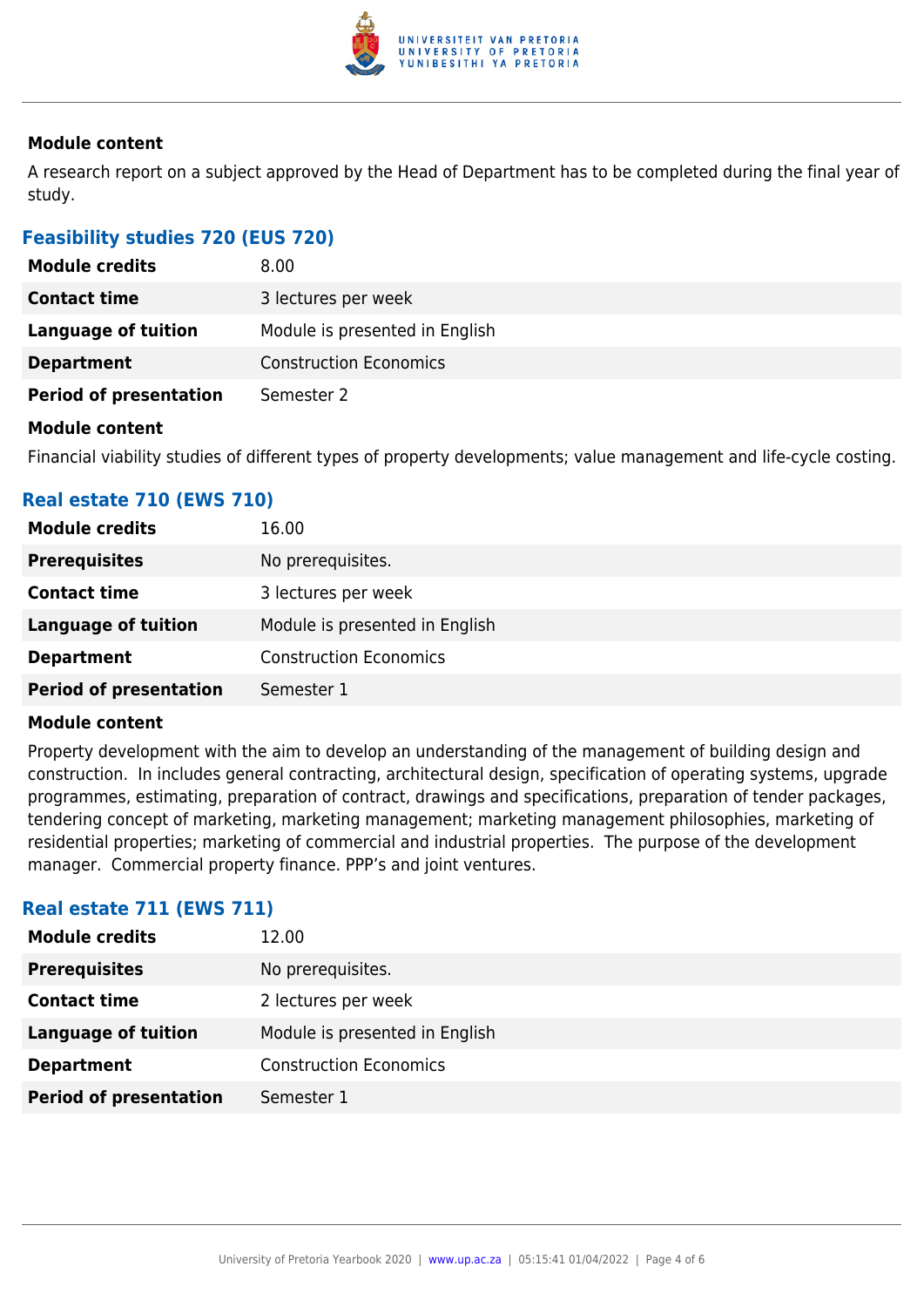

#### **Module content**

An introduction to facilities management including the following: management of different types of facilities and portfolios of assets. Principles of outsourcing and the outsourcing decision. Contractual relationships in facilitiesand asset management; management of building operations; operation of building operating systems; building maintenance and repairs; cleaning services; cost control and financial reporting. The service level agreement. Office facility planning: determining workplace area standards; specifying common facilities; programming shortand long-terms office space needs; maintaining the office space inventory; and space allocation to individuals and user-groups. Strategic property/asset management. Relocation, maintenance management and life cycle costing; energy management, environmental issues. Outsourcing.

# **Real estate 720 (EWS 720)**

| <b>Module credits</b>         | 12.00                          |
|-------------------------------|--------------------------------|
| <b>Prerequisites</b>          | No prerequisites.              |
| <b>Contact time</b>           | 2 lectures per week            |
| <b>Language of tuition</b>    | Module is presented in English |
| <b>Department</b>             | <b>Construction Economics</b>  |
| <b>Period of presentation</b> | Semester 2                     |

#### **Module content**

Modern portfolio theory: portfolio risk and return; applied portfolio theory; index models; portfolio construction. Property Portfolio: compiling an efficient property portfolio; IPD and property data sources; trading properties; diversification strategies. The property component of institutional investor portfolios; the property listed sector including property unit trusts and property loan stocks; property market research and analysis; techniques for analysis of market data. Operational Property/Asset management.

#### **Construction entrepreneurship 720 (KEN 720)**

| <b>Module credits</b>         | 8.00                           |
|-------------------------------|--------------------------------|
| <b>Prerequisites</b>          | No prerequisites.              |
| <b>Contact time</b>           | 2 lectures per week            |
| <b>Language of tuition</b>    | Module is presented in English |
| <b>Department</b>             | <b>Construction Economics</b>  |
| <b>Period of presentation</b> | Semester 2                     |

#### **Module content**

Entrepreneurship, strategic management, business ethics, effective business management. Attention is paid to the built environment practitioner in this context.

### **Construction contract law 740 (KKR 740)**

| <b>Module credits</b> | 8.00                |
|-----------------------|---------------------|
| <b>Prerequisites</b>  | No prerequisites.   |
| <b>Contact time</b>   | 3 lectures per week |